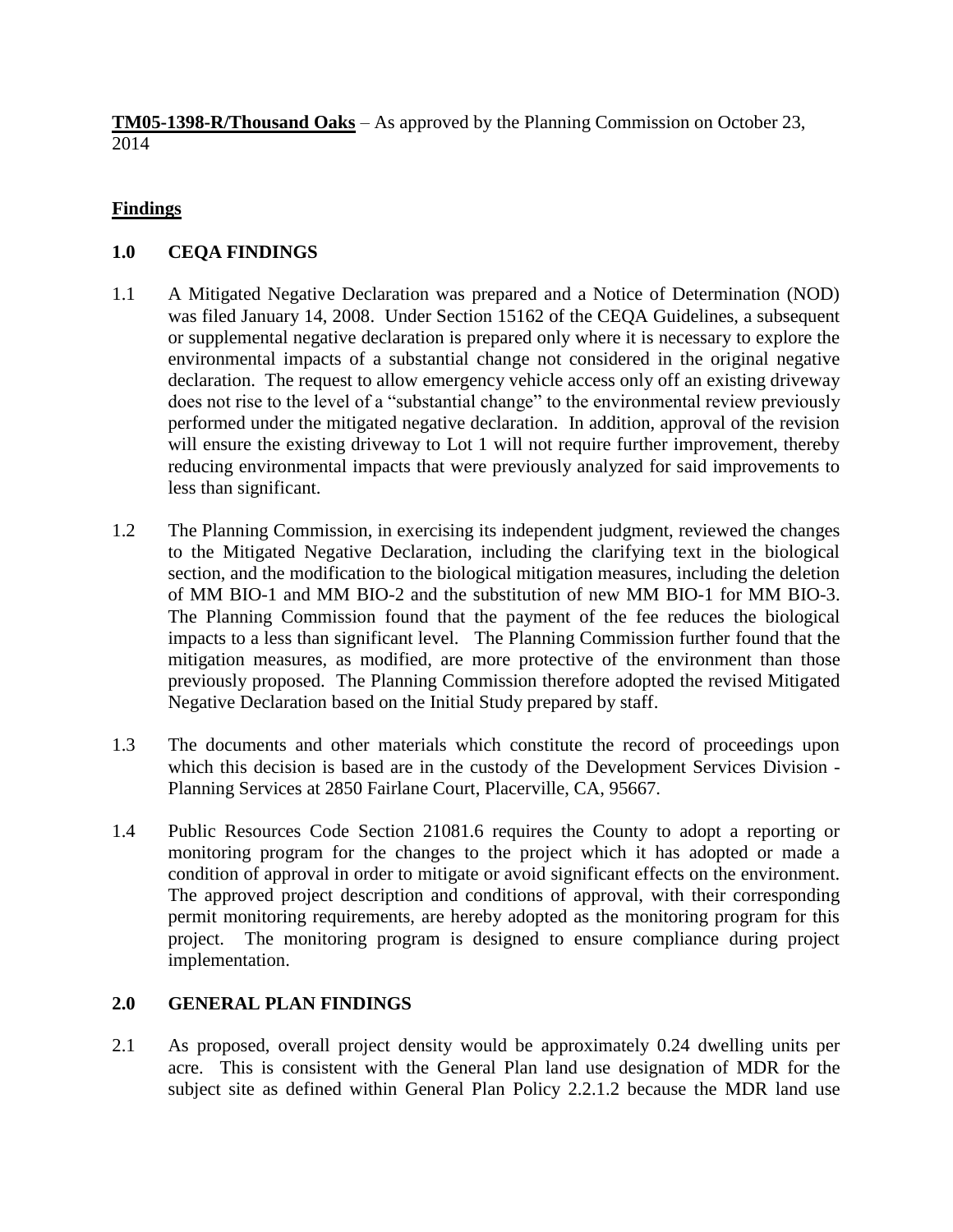designation permits a maximum density of one dwelling unit per acre and parcel sizes that range from 1.00 to 5.00 acres.

2.2 Pursuant to General Plan Policy 7.3.3.4, the Planning Commission has reviewed detailed biological information, prepared by Sycamore Environmental Consultants on December 21, 2005, and has determined that a 25-foot minimum non-building setback from the identified ponds and wetlands at the subject site is sufficient to protect the water quality and habitat value of the man-made ponds and wetlands in this ephemeral drainage. A building setback of 25-feet from the ponds and wetlands will have a less than significant impact on the Northwestern Pond Turtle and no impact on the California Red-Legged Frog. Because the biological report was completed and submitted prior to the adoption of the *Interim Interpretive Guidelines for El Dorado County General Plan Policy 7.3.3.4* on June 22, 2006, the report is considered adequate for the purposes of establishing consistency with General Plan Policy 7.3.3.4 in this case. As such, the tentative subdivision map is consistent with all applicable General Plan policies, including Policy 7.3.3.4.

## **3.0 ZONING FINDINGS**

- 3.1 The subdivision contains two lots which are consistent with the development standards outlined in Section 17.28.080 of the Zoning Ordinance, including a minimum lot area of one acre. Proposed lot sizes range from 1.22 to 7.18 acres consistent with the minimum parcel sizes permitted under the Zoning Ordinance.
- 3.2 The existing residential uses at the subject site are permitted by right under Section 17.28.060.

## **4.0 ADMINISTRATIVE FINDINGS**

## **4.1 Tentative Subdivision Map**

4.1.1 *The proposed map and design is consistent with the General Plan and Specific Plans adopted by the County.*

As proposed, the revised tentative map conforms to the MDR General Plan land use designation and applicable General Plan policies including access, oak tree canopy retention, public water service, grading, transportation, fire protection and wastewater disposal.

4.1.2 *The site is physically suitable for the type and density of development proposed.*

The site contains sufficient developable areas to accommodate the proposed residential use and proposed density of approximately 0.24 dwelling units per acre.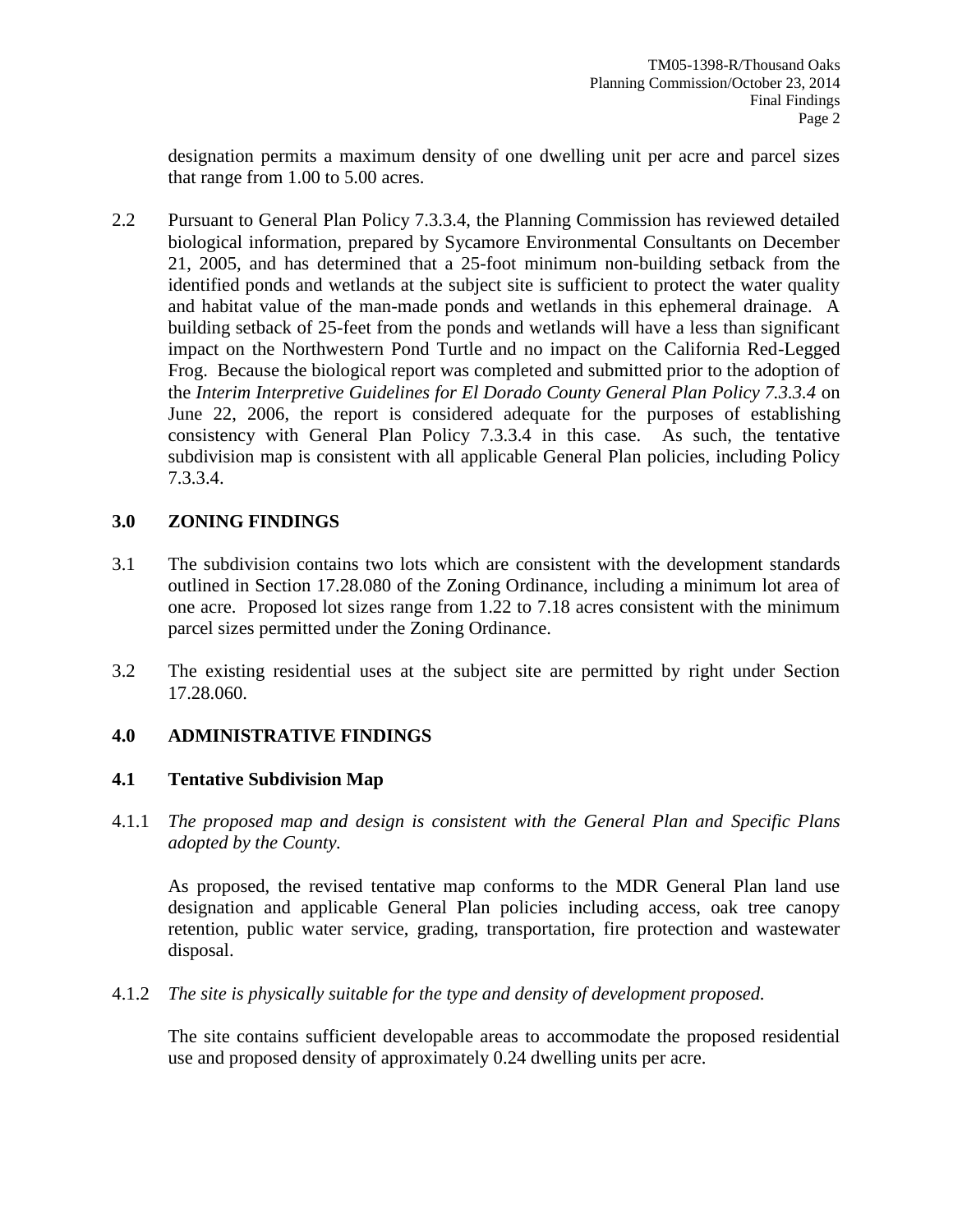#### 4.1.3 *The design of the subdivision and proposed improvements as conditioned will not cause significant environmental damage or injure fish and wildlife habitat.*

A Mitigated Negative Declaration (Exhibit F) was prepared to assess project-related environmental impacts. Based on the Initial Study, the Planning Commission found that the project could have a significant effect on air quality, biological resources, cultural resources and hazards and hazardous materials. However, the project has been modified to incorporate the mitigation measures identified in the Initial Study which will reduce the impacts to a level considered to be less than significant. Therefore, a Mitigated Negative Declaration was prepared and certified. The proposed revisions will further reduce environmental impacts that were previously analyzed for access improvements to less than significant.

4.1.4 *The subdivision shall have adequate access to accommodate the proposed density.* 

Access to Lot 1 will be provided by a driveway from St. Ives Court with emergency vehicle access only from Mineshaft Lane, while Lot 2 will be served by connecting to Mineshaft Lane. As such, the existing access points are sufficient to serve the two proposed lots.

4.1.5 *The subdivision shall not create serious public health and safety problems or unacceptable fire risk to future occupants to adjoining properties.* 

The El Dorado County Fire Protection District reviewed the proposed tentative subdivision map and will require fire safe driveways and sprinkler systems. Fire issues, including emergency vehicle access to Lot 1 are addressed within the project's conditions of approval.

## **5.0 DESIGN WAIVER APPROVAL FINDINGS**

#### **5.1 Irregularly shaped lots and frontage for lot two to be less than 100 feet as shown on the tentative map.**

5.1.1 *There are special conditions or circumstances peculiar to the property proposed to be divided which would justify the adjustment or waiver.*

The irregular shape of the proposed lots does not permit the frontage of Lot 2 to be 100 feet.

5.1.2 *Strict application of County design and improvement requirements would cause extraordinary and unnecessary hardship in developing the property.*

Strict application of the design and improvement requirements would not permit the subdivision of the subject site because of its existing irregular lot shape.